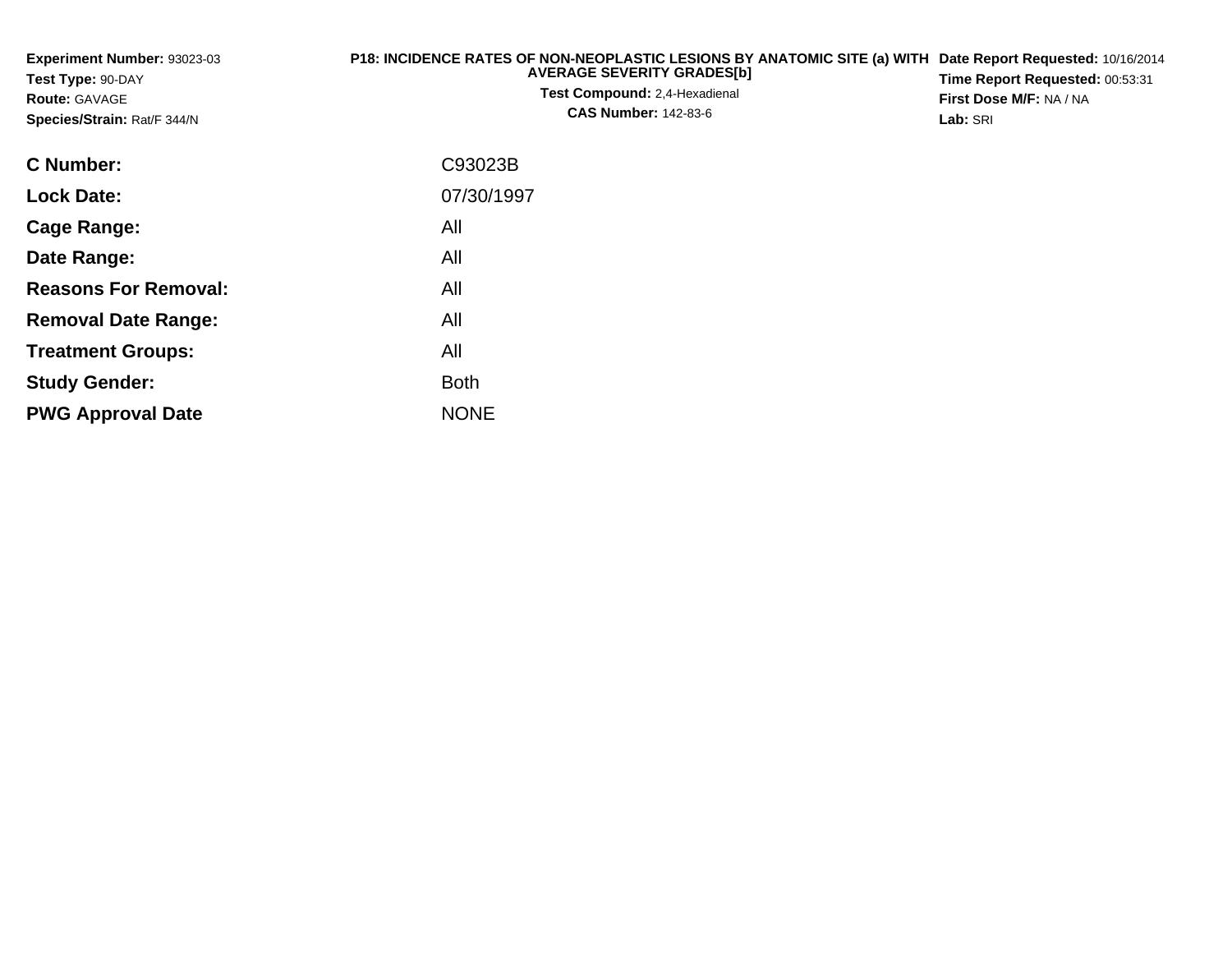| <b>Experiment Number: 93023-03</b><br>Test Type: 90-DAY<br>Route: GAVAGE<br>Species/Strain: Rat/F 344/N |                      | <b>AVERAGE SEVERITY GRADES[b]</b><br>Test Compound: 2,4-Hexadienal<br><b>CAS Number: 142-83-6</b> | Lab: SRI              | P18: INCIDENCE RATES OF NON-NEOPLASTIC LESIONS BY ANATOMIC SITE (a) WITH Date Report Requested: 10/16/2014<br>Time Report Requested: 00:53:31<br>First Dose M/F: NA / NA |                       |                        |  |
|---------------------------------------------------------------------------------------------------------|----------------------|---------------------------------------------------------------------------------------------------|-----------------------|--------------------------------------------------------------------------------------------------------------------------------------------------------------------------|-----------------------|------------------------|--|
| F 344/N Rat MALE                                                                                        | <b>MG/KG/DY</b><br>0 | <b>MG/KG/DY</b><br>7.5                                                                            | <b>MG/KG/DY</b><br>15 | <b>MG/KG/DY</b><br>30                                                                                                                                                    | <b>MG/KG/DY</b><br>60 | <b>MG/KG/DY</b><br>120 |  |
| <b>Disposition Summary</b>                                                                              |                      |                                                                                                   |                       |                                                                                                                                                                          |                       |                        |  |
| <b>Animals Initially In Study</b><br><b>Early Deaths</b><br><b>Survivors</b>                            | 10                   | 10                                                                                                | 10                    | 10                                                                                                                                                                       | 10                    | 10                     |  |
| <b>Terminal Sacrifice</b>                                                                               | 10                   | 10                                                                                                | 10                    | 10                                                                                                                                                                       | 10                    | 10                     |  |
| <b>Animals Examined Microscopically</b>                                                                 | 10                   | 10                                                                                                | 10                    | 10                                                                                                                                                                       | 10                    | 10                     |  |
| <b>ALIMENTARY SYSTEM</b>                                                                                |                      |                                                                                                   |                       |                                                                                                                                                                          |                       |                        |  |
| Esophagus                                                                                               | (7)                  | (0)                                                                                               | (0)                   | (0)                                                                                                                                                                      | (0)                   | (10)                   |  |
| Intestine Large, Cecum                                                                                  | (10)                 | (0)                                                                                               | (0)                   | (0)                                                                                                                                                                      | (0)                   | (10)                   |  |
| Intestine Large, Colon                                                                                  | (10)                 | (0)                                                                                               | (0)                   | (0)                                                                                                                                                                      | (0)                   | (10)                   |  |
| Intestine Large, Rectum                                                                                 | (10)                 | (0)                                                                                               | (0)                   | (0)                                                                                                                                                                      | (0)                   | (10)                   |  |
| Intestine Small, Duodenum                                                                               | (10)                 | (0)                                                                                               | (0)                   | (0)                                                                                                                                                                      | (0)                   | (10)                   |  |
| Intestine Small, Ileum                                                                                  | (10)                 | (0)                                                                                               | (0)                   | (0)                                                                                                                                                                      | (0)                   | (10)                   |  |
| Intestine Small, Jejunum                                                                                | (10)                 | (0)                                                                                               | (0)                   | (0)                                                                                                                                                                      | (0)                   | (10)                   |  |
| Liver                                                                                                   | (10)                 | (0)                                                                                               | (0)                   | (0)                                                                                                                                                                      | (0)                   | (10)                   |  |
| Hepatodiaphragmatic Nodule<br>Infiltration Cellular, Mixed Cell                                         | $\overline{1}$       |                                                                                                   |                       |                                                                                                                                                                          |                       | 1[2.0]                 |  |
| Pancreas                                                                                                | (10)                 | (0)                                                                                               | (0)                   | (0)                                                                                                                                                                      | (0)                   | (10)                   |  |
| Atrophy                                                                                                 | 1[2.0]               |                                                                                                   |                       |                                                                                                                                                                          |                       |                        |  |
| <b>Salivary Glands</b>                                                                                  | (10)                 | (0)                                                                                               | (0)                   | (0)                                                                                                                                                                      | (0)                   | (10)                   |  |
| Stomach, Forestomach                                                                                    | (10)                 | (10)                                                                                              | (10)                  | (10)                                                                                                                                                                     | (9)                   | (10)                   |  |
| Edema                                                                                                   |                      |                                                                                                   |                       |                                                                                                                                                                          |                       | 1[2.0]                 |  |
| Epithelium, Degeneration                                                                                |                      |                                                                                                   |                       |                                                                                                                                                                          |                       | 8[1.5]                 |  |
| Epithelium, Hyperplasia                                                                                 |                      |                                                                                                   |                       |                                                                                                                                                                          |                       | 10 [2.9]               |  |
| Foreign Body                                                                                            |                      |                                                                                                   |                       |                                                                                                                                                                          |                       | 4[1.8]                 |  |
| Inflammation, Chronic Active                                                                            |                      |                                                                                                   |                       |                                                                                                                                                                          |                       | 10 [2.9]               |  |
| Ulcer                                                                                                   |                      |                                                                                                   |                       |                                                                                                                                                                          |                       | 1[3.0]                 |  |
| Stomach, Glandular                                                                                      | (10)                 | (0)                                                                                               | (0)                   | (0)                                                                                                                                                                      | (0)                   | (10)                   |  |
|                                                                                                         |                      |                                                                                                   |                       |                                                                                                                                                                          |                       |                        |  |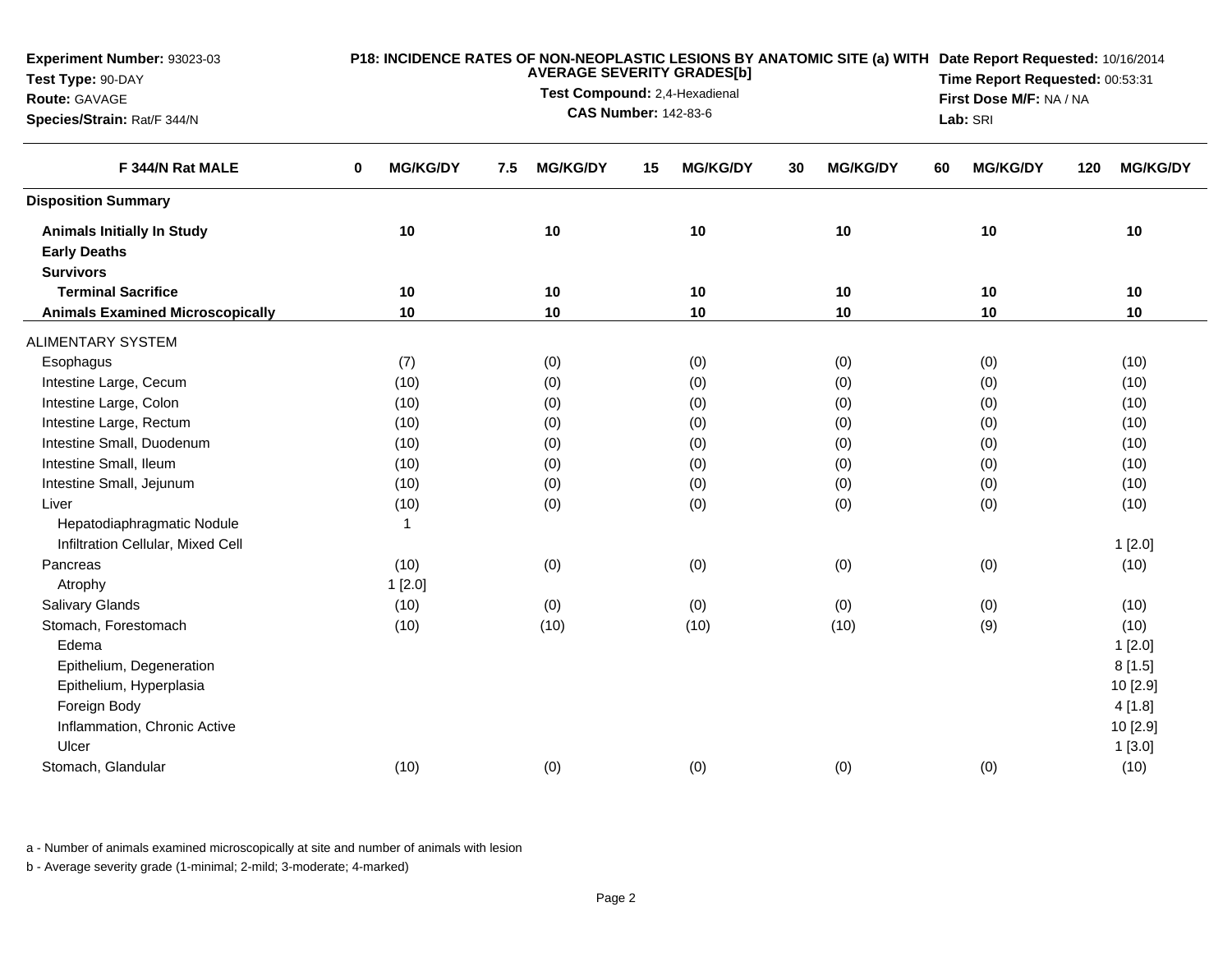| Experiment Number: 93023-03              | P18: INCIDENCE RATES OF NON-NEOPLASTIC LESIONS BY ANATOMIC SITE (a) WITH Date Report Requested: 10/16/2014<br><b>AVERAGE SEVERITY GRADES[b]</b> |                                                              |     |                 |                                                            |                 |    |                 |    |                 |     |                 |  |  |
|------------------------------------------|-------------------------------------------------------------------------------------------------------------------------------------------------|--------------------------------------------------------------|-----|-----------------|------------------------------------------------------------|-----------------|----|-----------------|----|-----------------|-----|-----------------|--|--|
| Test Type: 90-DAY                        |                                                                                                                                                 |                                                              |     |                 | Time Report Requested: 00:53:31<br>First Dose M/F: NA / NA |                 |    |                 |    |                 |     |                 |  |  |
| Route: GAVAGE                            |                                                                                                                                                 | Test Compound: 2,4-Hexadienal<br><b>CAS Number: 142-83-6</b> |     |                 |                                                            |                 |    |                 |    |                 |     |                 |  |  |
| Species/Strain: Rat/F 344/N              |                                                                                                                                                 |                                                              |     |                 |                                                            |                 |    |                 |    | Lab: SRI        |     |                 |  |  |
| F 344/N Rat MALE                         | 0                                                                                                                                               | <b>MG/KG/DY</b>                                              | 7.5 | <b>MG/KG/DY</b> | 15                                                         | <b>MG/KG/DY</b> | 30 | <b>MG/KG/DY</b> | 60 | <b>MG/KG/DY</b> | 120 | <b>MG/KG/DY</b> |  |  |
| CARDIOVASCULAR SYSTEM                    |                                                                                                                                                 |                                                              |     |                 |                                                            |                 |    |                 |    |                 |     |                 |  |  |
| Heart                                    |                                                                                                                                                 | (10)                                                         |     | (0)             |                                                            | (0)             |    | (0)             |    | (0)             |     | (10)            |  |  |
| Cardiomyopathy                           |                                                                                                                                                 | 5[1.6]                                                       |     |                 |                                                            |                 |    |                 |    |                 |     |                 |  |  |
| <b>ENDOCRINE SYSTEM</b>                  |                                                                                                                                                 |                                                              |     |                 |                                                            |                 |    |                 |    |                 |     |                 |  |  |
| <b>Adrenal Cortex</b>                    |                                                                                                                                                 | (10)                                                         |     | (0)             |                                                            | (0)             |    | (0)             |    | (0)             |     | (10)            |  |  |
| <b>Accessory Adrenal Cortical Nodule</b> |                                                                                                                                                 | 1[3.0]                                                       |     |                 |                                                            |                 |    |                 |    |                 |     | 2[3.0]          |  |  |
| Hypertrophy                              |                                                                                                                                                 | 1[1.0]                                                       |     |                 |                                                            |                 |    |                 |    |                 |     |                 |  |  |
| Adrenal Medulla                          |                                                                                                                                                 | (10)                                                         |     | (0)             |                                                            | (0)             |    | (0)             |    | (0)             |     | (10)            |  |  |
| Islets, Pancreatic                       |                                                                                                                                                 | (10)                                                         |     | (0)             |                                                            | (0)             |    | (0)             |    | (0)             |     | (10)            |  |  |
| Parathyroid Gland                        |                                                                                                                                                 | (9)                                                          |     | (0)             |                                                            | (0)             |    | (0)             |    | (0)             |     | (9)             |  |  |
| <b>Pituitary Gland</b>                   |                                                                                                                                                 | (10)                                                         |     | (0)             |                                                            | (0)             |    | (0)             |    | (0)             |     | (10)            |  |  |
| <b>Thyroid Gland</b>                     |                                                                                                                                                 | (10)                                                         |     | (0)             |                                                            | (0)             |    | (0)             |    | (0)             |     | (10)            |  |  |
| Ultimobranchial Cyst                     |                                                                                                                                                 | 1[3.0]                                                       |     |                 |                                                            |                 |    |                 |    |                 |     |                 |  |  |
| <b>GENERAL BODY SYSTEM</b>               |                                                                                                                                                 |                                                              |     |                 |                                                            |                 |    |                 |    |                 |     |                 |  |  |
| None                                     |                                                                                                                                                 |                                                              |     |                 |                                                            |                 |    |                 |    |                 |     |                 |  |  |
| <b>GENITAL SYSTEM</b>                    |                                                                                                                                                 |                                                              |     |                 |                                                            |                 |    |                 |    |                 |     |                 |  |  |
| Epididymis                               |                                                                                                                                                 | (10)                                                         |     | (0)             |                                                            | (0)             |    | (0)             |    | (0)             |     | (10)            |  |  |
| <b>Preputial Gland</b>                   |                                                                                                                                                 | (9)                                                          |     | (0)             |                                                            | (0)             |    | (0)             |    | (0)             |     | (10)            |  |  |
| Prostate                                 |                                                                                                                                                 | (10)                                                         |     | (0)             |                                                            | (0)             |    | (0)             |    | (0)             |     | (10)            |  |  |
| <b>Seminal Vesicle</b>                   |                                                                                                                                                 | (10)                                                         |     | (0)             |                                                            | (0)             |    | (0)             |    | (0)             |     | (10)            |  |  |
| <b>Testes</b>                            |                                                                                                                                                 | (10)                                                         |     | (0)             |                                                            | (0)             |    | (0)             |    | (0)             |     | (10)            |  |  |
| <b>HEMATOPOIETIC SYSTEM</b>              |                                                                                                                                                 |                                                              |     |                 |                                                            |                 |    |                 |    |                 |     |                 |  |  |
| <b>Bone Marrow</b>                       |                                                                                                                                                 | (10)                                                         |     | (0)             |                                                            | (0)             |    | (0)             |    | (0)             |     | (10)            |  |  |
| Lymph Node, Mandibular                   |                                                                                                                                                 | (10)                                                         |     | (0)             |                                                            | (0)             |    | (0)             |    | (0)             |     | (10)            |  |  |
| Hemorrhage                               |                                                                                                                                                 | 3[1.3]                                                       |     |                 |                                                            |                 |    |                 |    |                 |     | 3[1.7]          |  |  |
| Lymph Node, Mesenteric                   |                                                                                                                                                 | (10)                                                         |     | (0)             |                                                            | (0)             |    | (0)             |    | (0)             |     | (10)            |  |  |
| Hemorrhage                               |                                                                                                                                                 | 1[1.0]                                                       |     |                 |                                                            |                 |    |                 |    |                 |     |                 |  |  |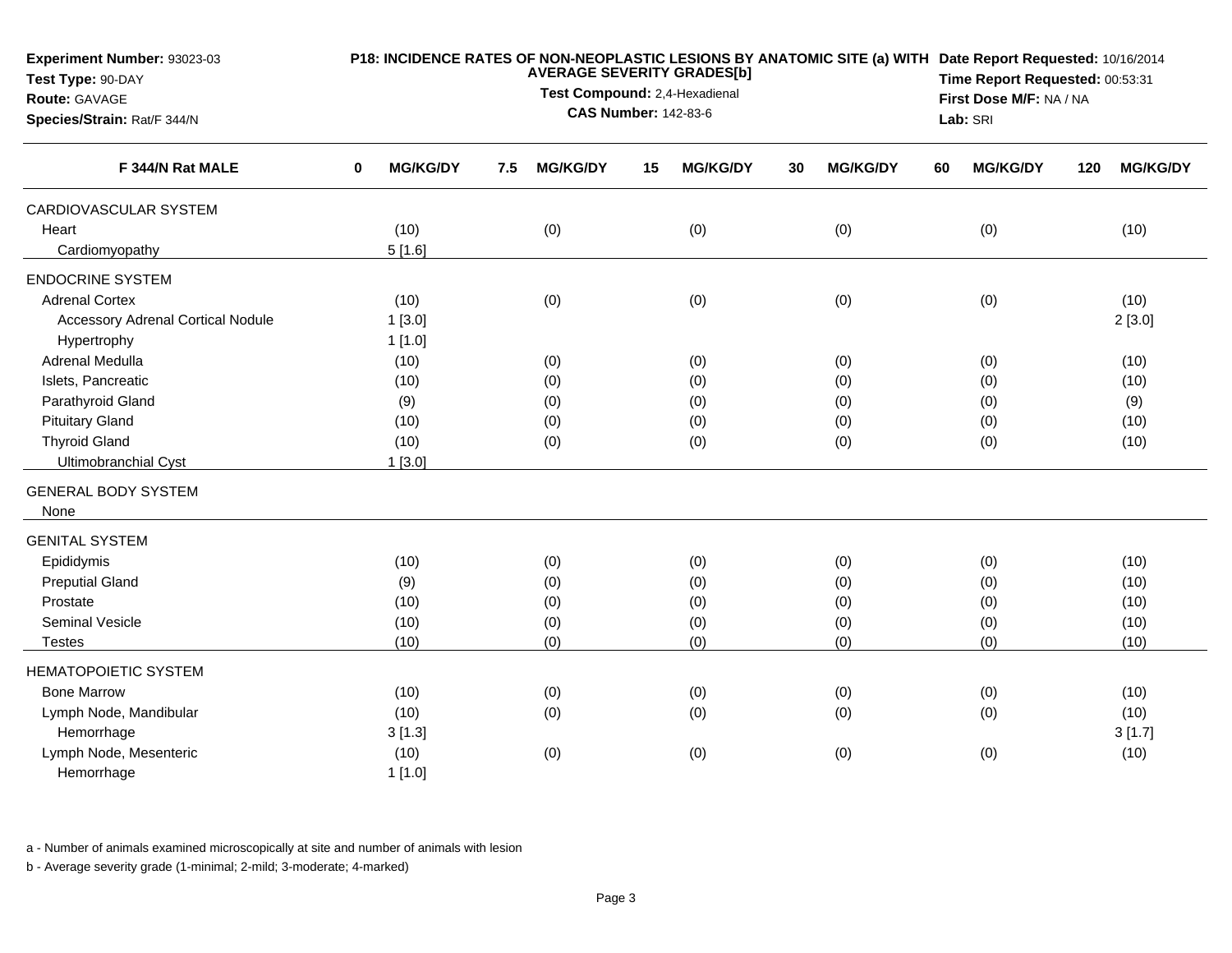| Experiment Number: 93023-03<br>Test Type: 90-DAY<br>Route: GAVAGE<br>Species/Strain: Rat/F 344/N |   | P18: INCIDENCE RATES OF NON-NEOPLASTIC LESIONS BY ANATOMIC SITE (a) WITH Date Report Requested: 10/16/2014<br><b>AVERAGE SEVERITY GRADES[b]</b><br>Test Compound: 2,4-Hexadienal<br><b>CAS Number: 142-83-6</b> |     |                 |    |                 |    |                 |    |                 | Time Report Requested: 00:53:31<br>First Dose M/F: NA / NA<br>Lab: SRI |                 |  |  |
|--------------------------------------------------------------------------------------------------|---|-----------------------------------------------------------------------------------------------------------------------------------------------------------------------------------------------------------------|-----|-----------------|----|-----------------|----|-----------------|----|-----------------|------------------------------------------------------------------------|-----------------|--|--|
| F 344/N Rat MALE                                                                                 | 0 | <b>MG/KG/DY</b>                                                                                                                                                                                                 | 7.5 | <b>MG/KG/DY</b> | 15 | <b>MG/KG/DY</b> | 30 | <b>MG/KG/DY</b> | 60 | <b>MG/KG/DY</b> | 120                                                                    | <b>MG/KG/DY</b> |  |  |
| Spleen                                                                                           |   | (10)                                                                                                                                                                                                            |     | (0)             |    | (0)             |    | (0)             |    | (0)             |                                                                        | (10)            |  |  |
| Thymus                                                                                           |   | (10)                                                                                                                                                                                                            |     | (0)             |    | (0)             |    | (0)             |    | (0)             |                                                                        | (10)            |  |  |
| <b>INTEGUMENTARY SYSTEM</b>                                                                      |   |                                                                                                                                                                                                                 |     |                 |    |                 |    |                 |    |                 |                                                                        |                 |  |  |
| Mammary Gland                                                                                    |   | (8)                                                                                                                                                                                                             |     | (0)             |    | (0)             |    | (0)             |    | (0)             |                                                                        | (8)             |  |  |
| Skin                                                                                             |   | (10)                                                                                                                                                                                                            |     | (0)             |    | (0)             |    | (0)             |    | (0)             |                                                                        | (10)            |  |  |
| MUSCULOSKELETAL SYSTEM                                                                           |   |                                                                                                                                                                                                                 |     |                 |    |                 |    |                 |    |                 |                                                                        |                 |  |  |
| Bone                                                                                             |   | (10)                                                                                                                                                                                                            |     | (0)             |    | (0)             |    | (0)             |    | (0)             |                                                                        | (10)            |  |  |
| NERVOUS SYSTEM                                                                                   |   |                                                                                                                                                                                                                 |     |                 |    |                 |    |                 |    |                 |                                                                        |                 |  |  |
| <b>Brain</b>                                                                                     |   | (10)                                                                                                                                                                                                            |     | (0)             |    | (0)             |    | (0)             |    | (0)             |                                                                        | (10)            |  |  |
| <b>RESPIRATORY SYSTEM</b>                                                                        |   |                                                                                                                                                                                                                 |     |                 |    |                 |    |                 |    |                 |                                                                        |                 |  |  |
| Lung                                                                                             |   | (10)                                                                                                                                                                                                            |     | (0)             |    | (0)             |    | (0)             |    | (1)             |                                                                        | (10)            |  |  |
| Alveolar Epith, Hyperplasia                                                                      |   |                                                                                                                                                                                                                 |     |                 |    |                 |    |                 |    | 1[2.0]          |                                                                        |                 |  |  |
| Foreign Body                                                                                     |   |                                                                                                                                                                                                                 |     |                 |    |                 |    |                 |    |                 |                                                                        | $\mathbf{1}$    |  |  |
| Hemorrhage                                                                                       |   |                                                                                                                                                                                                                 |     |                 |    |                 |    |                 |    |                 |                                                                        | 1[1.0]          |  |  |
| Inflammation, Chronic                                                                            |   |                                                                                                                                                                                                                 |     |                 |    |                 |    |                 |    | 1[1.0]          |                                                                        |                 |  |  |
| Nose                                                                                             |   | (10)                                                                                                                                                                                                            |     | (10)            |    | (10)            |    | (10)            |    | (10)            |                                                                        | (10)            |  |  |
| Exudate                                                                                          |   |                                                                                                                                                                                                                 |     |                 |    |                 |    |                 |    |                 |                                                                        | 5[1.2]          |  |  |
| Olfactory Epi, Atrophy                                                                           |   |                                                                                                                                                                                                                 |     |                 |    |                 |    |                 |    |                 |                                                                        | 8[2.3]          |  |  |
| Olfactory Epi, Inflammation, Chronic                                                             |   |                                                                                                                                                                                                                 |     |                 |    |                 |    |                 |    |                 |                                                                        | 1[2.0]          |  |  |
| Turbinate, Osteofibrosis                                                                         |   |                                                                                                                                                                                                                 |     |                 |    |                 |    |                 |    |                 |                                                                        | 8[2.3]          |  |  |
| Trachea                                                                                          |   | (10)                                                                                                                                                                                                            |     | (0)             |    | (0)             |    | (0)             |    | (0)             |                                                                        | (10)            |  |  |
| SPECIAL SENSES SYSTEM                                                                            |   |                                                                                                                                                                                                                 |     |                 |    |                 |    |                 |    |                 |                                                                        |                 |  |  |
| None                                                                                             |   |                                                                                                                                                                                                                 |     |                 |    |                 |    |                 |    |                 |                                                                        |                 |  |  |
| <b>URINARY SYSTEM</b>                                                                            |   |                                                                                                                                                                                                                 |     |                 |    |                 |    |                 |    |                 |                                                                        |                 |  |  |
| Kidney                                                                                           |   | (10)                                                                                                                                                                                                            |     | (0)             |    | (0)             |    | (0)             |    | (1)             |                                                                        | (10)            |  |  |
| Hydronephrosis                                                                                   |   |                                                                                                                                                                                                                 |     |                 |    |                 |    |                 |    | 1[2.0]          |                                                                        |                 |  |  |
| Nephropathy                                                                                      |   | 2[1.0]                                                                                                                                                                                                          |     |                 |    |                 |    |                 |    |                 |                                                                        |                 |  |  |
|                                                                                                  |   |                                                                                                                                                                                                                 |     |                 |    |                 |    |                 |    |                 |                                                                        |                 |  |  |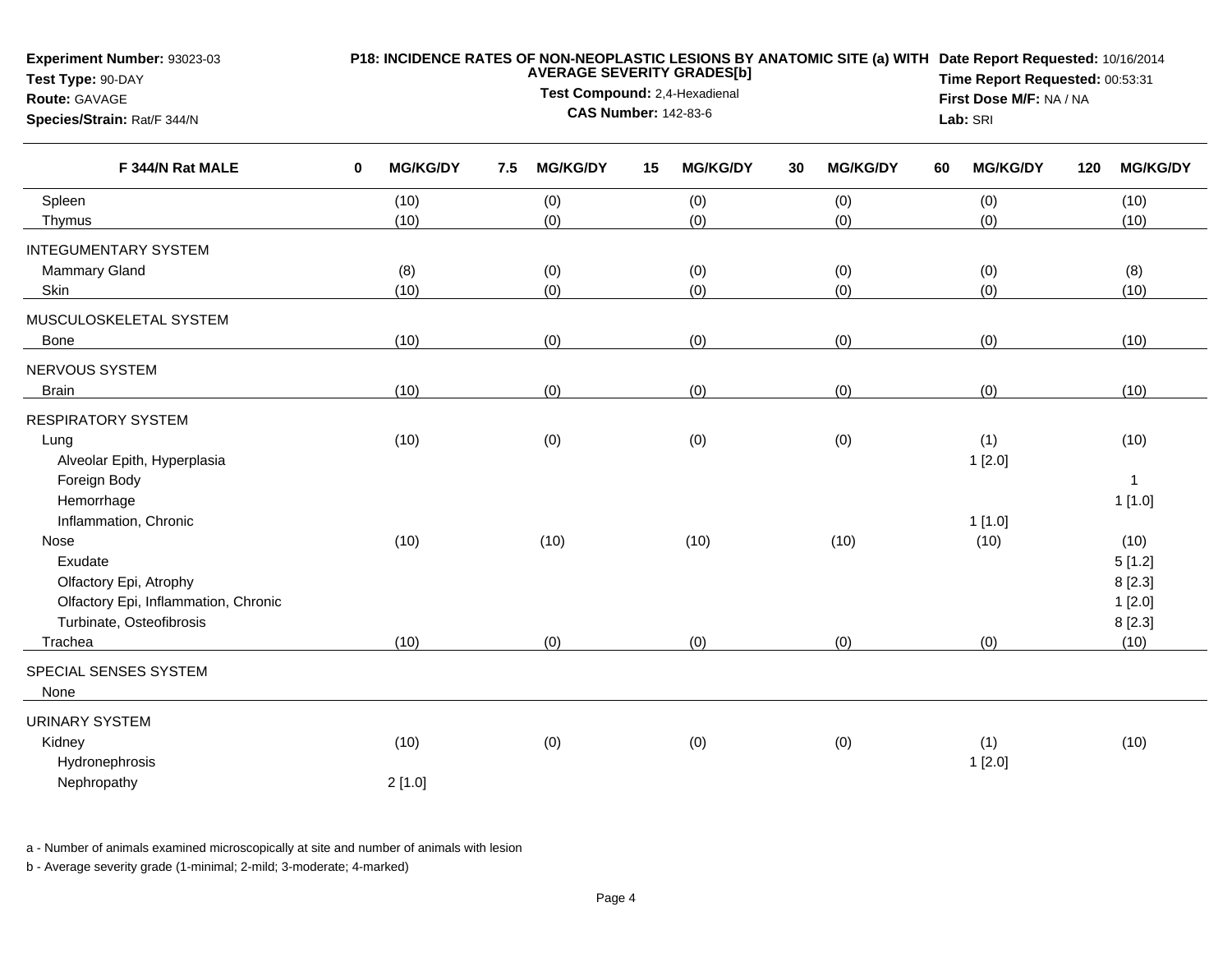| Experiment Number: 93023-03<br>Test Type: 90-DAY<br><b>Route: GAVAGE</b><br>Species/Strain: Rat/F 344/N |   | P18: INCIDENCE RATES OF NON-NEOPLASTIC LESIONS BY ANATOMIC SITE (a) WITH<br><b>AVERAGE SEVERITY GRADES[b]</b><br>Test Compound: 2.4-Hexadienal<br><b>CAS Number: 142-83-6</b> |     |                 |    |                 |    | Date Report Requested: 10/16/2014<br>Time Report Requested: 00:53:31<br>First Dose M/F: NA / NA<br><b>Lab:</b> SRI |    |                 |     |                 |
|---------------------------------------------------------------------------------------------------------|---|-------------------------------------------------------------------------------------------------------------------------------------------------------------------------------|-----|-----------------|----|-----------------|----|--------------------------------------------------------------------------------------------------------------------|----|-----------------|-----|-----------------|
| F 344/N Rat MALE                                                                                        | 0 | <b>MG/KG/DY</b>                                                                                                                                                               | 7.5 | <b>MG/KG/DY</b> | 15 | <b>MG/KG/DY</b> | 30 | <b>MG/KG/DY</b>                                                                                                    | 60 | <b>MG/KG/DY</b> | 120 | <b>MG/KG/DY</b> |
| Urinary Bladder                                                                                         |   | (10)                                                                                                                                                                          |     | (0)             |    | (0)             |    | (0)                                                                                                                |    | (0)             |     | (10)            |

\*\*\*END OF MALE DATA\*\*\*

a - Number of animals examined microscopically at site and number of animals with lesion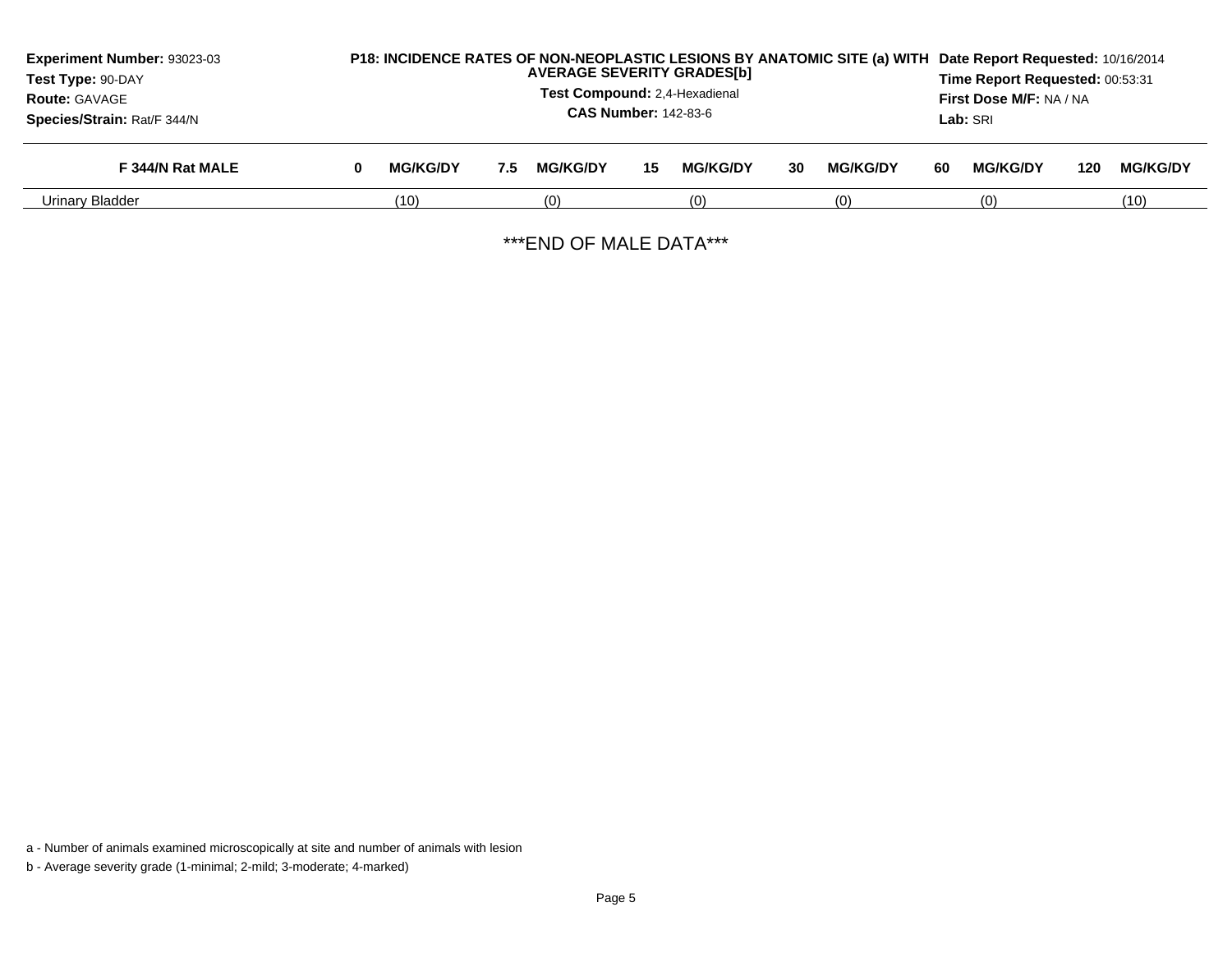| F 344/N Rat FEMALE<br><b>Disposition Summary</b>                             | <b>MG/KG/DY</b><br>$\bf{0}$<br>10<br>10 | <b>MG/KG/DY</b><br>7.5<br>10 | <b>MG/KG/DY</b><br>15<br>10 | <b>MG/KG/DY</b><br>30<br>10 | <b>MG/KG/DY</b><br>60<br>10 | <b>MG/KG/DY</b><br>120 |
|------------------------------------------------------------------------------|-----------------------------------------|------------------------------|-----------------------------|-----------------------------|-----------------------------|------------------------|
|                                                                              |                                         |                              |                             |                             |                             |                        |
|                                                                              |                                         |                              |                             |                             |                             |                        |
| <b>Animals Initially In Study</b><br><b>Early Deaths</b><br><b>Survivors</b> |                                         |                              |                             |                             |                             | 10                     |
| <b>Terminal Sacrifice</b>                                                    |                                         | 10                           | 10                          | 10                          | 10                          | 10                     |
| <b>Animals Examined Microscopically</b>                                      | 10                                      | 10                           | 10                          | 10                          | 10                          | 10                     |
| <b>ALIMENTARY SYSTEM</b>                                                     |                                         |                              |                             |                             |                             |                        |
| Esophagus                                                                    | (9)                                     | (0)                          | (0)                         | (0)                         | (0)                         | (9)                    |
| Intestine Large, Cecum                                                       | (10)                                    | (0)                          | (0)                         | (0)                         | (0)                         | (10)                   |
| Intestine Large, Colon                                                       | (10)                                    | (0)                          | (0)                         | (0)                         | (0)                         | (10)                   |
| Intestine Large, Rectum                                                      | (10)                                    | (0)                          | (0)                         | (0)                         | (0)                         | (10)                   |
| Intestine Small, Duodenum                                                    | (10)                                    | (0)                          | (0)                         | (0)                         | (0)                         | (10)                   |
| Intestine Small, Ileum                                                       | (10)                                    | (0)                          | (0)                         | (0)                         | (0)                         | (10)                   |
| Intestine Small, Jejunum                                                     | (10)                                    | (0)                          | (0)                         | (0)                         | (0)                         | (10)                   |
| Liver                                                                        | (10)                                    | (0)                          | (0)                         | (2)                         | (3)                         | (10)                   |
| Hepatodiaphragmatic Nodule                                                   | $\overline{c}$                          |                              |                             | $\overline{c}$              | 3                           | 3                      |
| Infiltration Cellular, Mixed Cell                                            | 4[1.8]                                  |                              |                             |                             |                             | 4 [1.3]                |
| Pancreas                                                                     | (10)                                    | (0)                          | (0)                         | (0)                         | (0)                         | (10)                   |
| Salivary Glands                                                              | (10)                                    | (0)                          | (0)                         | (0)                         | (0)                         | (10)                   |
| Stomach, Forestomach                                                         | (10)                                    | (10)                         | (10)                        | (10)                        | (10)                        | (10)                   |
| Epithelium, Degeneration                                                     |                                         |                              |                             |                             |                             | 4[1.8]                 |
| Epithelium, Hyperplasia                                                      |                                         |                              |                             |                             |                             | 10 [2.4]               |
| Foreign Body                                                                 |                                         |                              |                             |                             |                             | 2[1.0]                 |
| Inflammation, Chronic Active                                                 |                                         |                              |                             |                             |                             | 5[2.0]                 |
| Stomach, Glandular                                                           | (10)                                    | (0)                          | (0)                         | (0)                         | (0)                         | (10)                   |
| CARDIOVASCULAR SYSTEM                                                        |                                         |                              |                             |                             |                             |                        |
| Heart                                                                        | (10)                                    | (0)                          | (0)                         | (0)                         | (0)                         | (10)                   |
| Cardiomyopathy                                                               | 1[1.0]                                  |                              |                             |                             |                             |                        |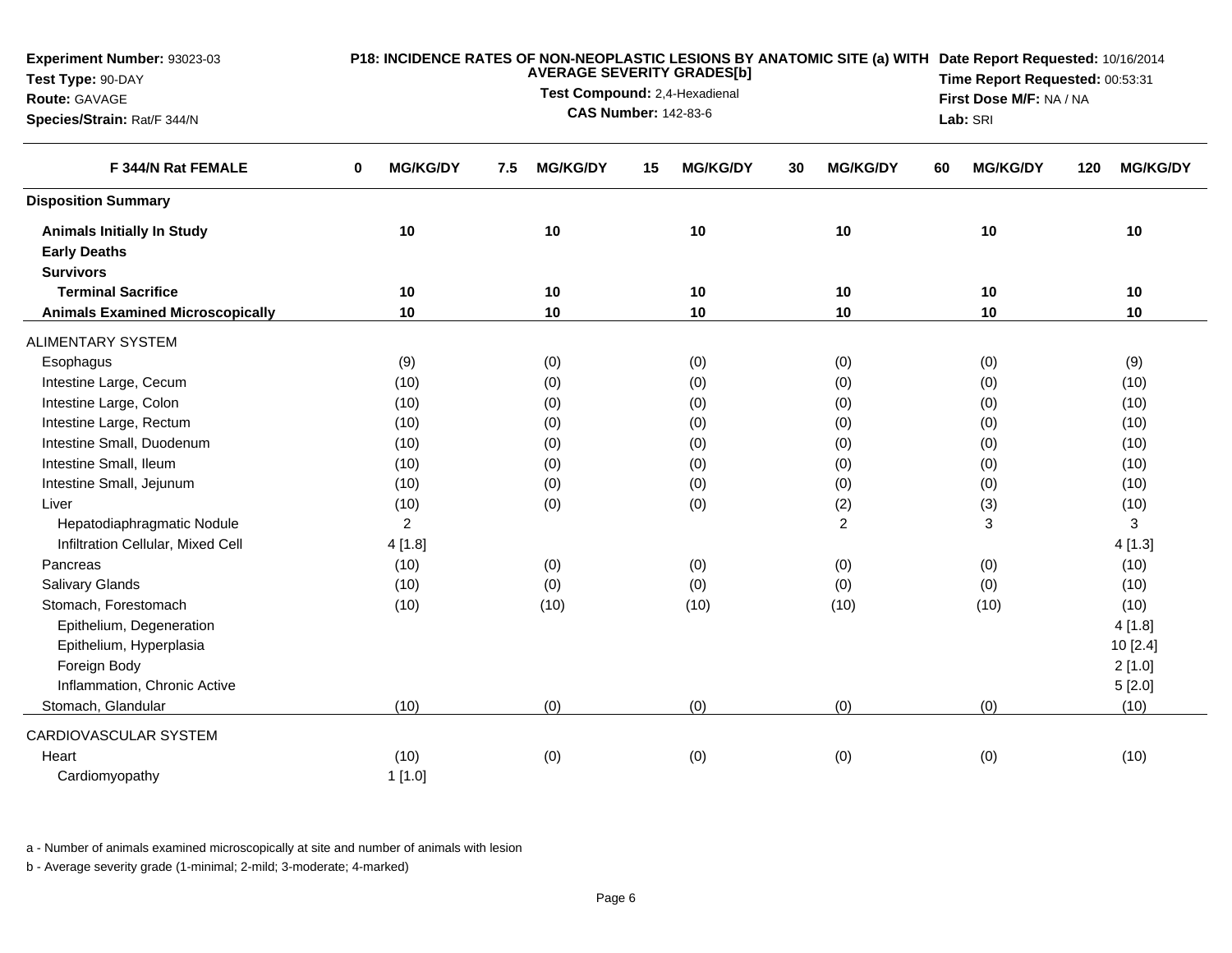| Experiment Number: 93023-03<br>Test Type: 90-DAY<br>Route: GAVAGE |                      | <b>AVERAGE SEVERITY GRADES[b]</b><br>Test Compound: 2,4-Hexadienal<br><b>CAS Number: 142-83-6</b> | P18: INCIDENCE RATES OF NON-NEOPLASTIC LESIONS BY ANATOMIC SITE (a) WITH Date Report Requested: 10/16/2014<br>Time Report Requested: 00:53:31<br>First Dose M/F: NA / NA |                       |                       |                        |
|-------------------------------------------------------------------|----------------------|---------------------------------------------------------------------------------------------------|--------------------------------------------------------------------------------------------------------------------------------------------------------------------------|-----------------------|-----------------------|------------------------|
| Species/Strain: Rat/F 344/N                                       |                      |                                                                                                   |                                                                                                                                                                          | Lab: SRI              |                       |                        |
| F 344/N Rat FEMALE                                                | <b>MG/KG/DY</b><br>0 | <b>MG/KG/DY</b><br>7.5                                                                            | <b>MG/KG/DY</b><br>15                                                                                                                                                    | <b>MG/KG/DY</b><br>30 | <b>MG/KG/DY</b><br>60 | <b>MG/KG/DY</b><br>120 |
| <b>ENDOCRINE SYSTEM</b>                                           |                      |                                                                                                   |                                                                                                                                                                          |                       |                       |                        |
| <b>Adrenal Cortex</b>                                             | (10)                 | (0)                                                                                               | (0)                                                                                                                                                                      | (0)                   | (0)                   | (10)                   |
| <b>Accessory Adrenal Cortical Nodule</b>                          | 1[3.0]               |                                                                                                   |                                                                                                                                                                          |                       |                       | 1[3.0]                 |
| Adrenal Medulla                                                   | (10)                 | (0)                                                                                               | (0)                                                                                                                                                                      | (0)                   | (0)                   | (10)                   |
| Islets, Pancreatic                                                | (10)                 | (0)                                                                                               | (0)                                                                                                                                                                      | (0)                   | (0)                   | (10)                   |
| Parathyroid Gland                                                 | (9)                  | (0)                                                                                               | (0)                                                                                                                                                                      | (0)                   | (0)                   | (7)                    |
| <b>Pituitary Gland</b>                                            | (10)                 | (0)                                                                                               | (0)                                                                                                                                                                      | (0)                   | (0)                   | (10)                   |
| Pars Distalis, Cyst                                               | 1[3.0]               |                                                                                                   |                                                                                                                                                                          |                       |                       |                        |
| <b>Thyroid Gland</b>                                              | (10)                 | (0)                                                                                               | (0)                                                                                                                                                                      | (0)                   | (0)                   | (10)                   |
| Ultimobranchial Cyst                                              | $1$ [3.0]            |                                                                                                   |                                                                                                                                                                          |                       |                       |                        |
| <b>GENERAL BODY SYSTEM</b>                                        |                      |                                                                                                   |                                                                                                                                                                          |                       |                       |                        |
| None                                                              |                      |                                                                                                   |                                                                                                                                                                          |                       |                       |                        |
| <b>GENITAL SYSTEM</b>                                             |                      |                                                                                                   |                                                                                                                                                                          |                       |                       |                        |
| <b>Clitoral Gland</b>                                             | (10)                 | (0)                                                                                               | (0)                                                                                                                                                                      | (0)                   | (3)                   | (10)                   |
| Ovary                                                             | (10)                 | (0)                                                                                               | (0)                                                                                                                                                                      | (1)                   | (3)                   | (10)                   |
| Cyst                                                              | 2[3.0]               |                                                                                                   |                                                                                                                                                                          | 1[3.0]                | 3[3.0]                | 1[3.0]                 |
| Uterus                                                            | (10)                 | (0)                                                                                               | (0)                                                                                                                                                                      | (2)                   | (2)                   | (10)                   |
| Hydrometra                                                        | 3[2.7]               |                                                                                                   |                                                                                                                                                                          | 2[3.0]                | 2[3.0]                | 2[3.0]                 |
| <b>HEMATOPOIETIC SYSTEM</b>                                       |                      |                                                                                                   |                                                                                                                                                                          |                       |                       |                        |
| <b>Bone Marrow</b>                                                | (10)                 | (0)                                                                                               | (0)                                                                                                                                                                      | (0)                   | (0)                   | (10)                   |
| Infiltration Cellular, Histiocyte                                 |                      |                                                                                                   |                                                                                                                                                                          |                       |                       | 2[2.0]                 |
| Lymph Node, Mandibular                                            | (10)                 | (0)                                                                                               | (0)                                                                                                                                                                      | (0)                   | (0)                   | (10)                   |
| Hemorrhage                                                        | 2[1.0]               |                                                                                                   |                                                                                                                                                                          |                       |                       | 1[1.0]                 |
| Lymph Node, Mesenteric                                            | (10)                 | (0)                                                                                               | (0)                                                                                                                                                                      | (0)                   | (0)                   | (10)                   |
| Spleen                                                            | (10)                 | (0)                                                                                               | (0)                                                                                                                                                                      | (0)                   | (0)                   | (10)                   |
| Thymus                                                            | (10)                 | (0)                                                                                               | (0)                                                                                                                                                                      | (0)                   | (0)                   | (10)                   |

INTEGUMENTARY SYSTEM

a - Number of animals examined microscopically at site and number of animals with lesion